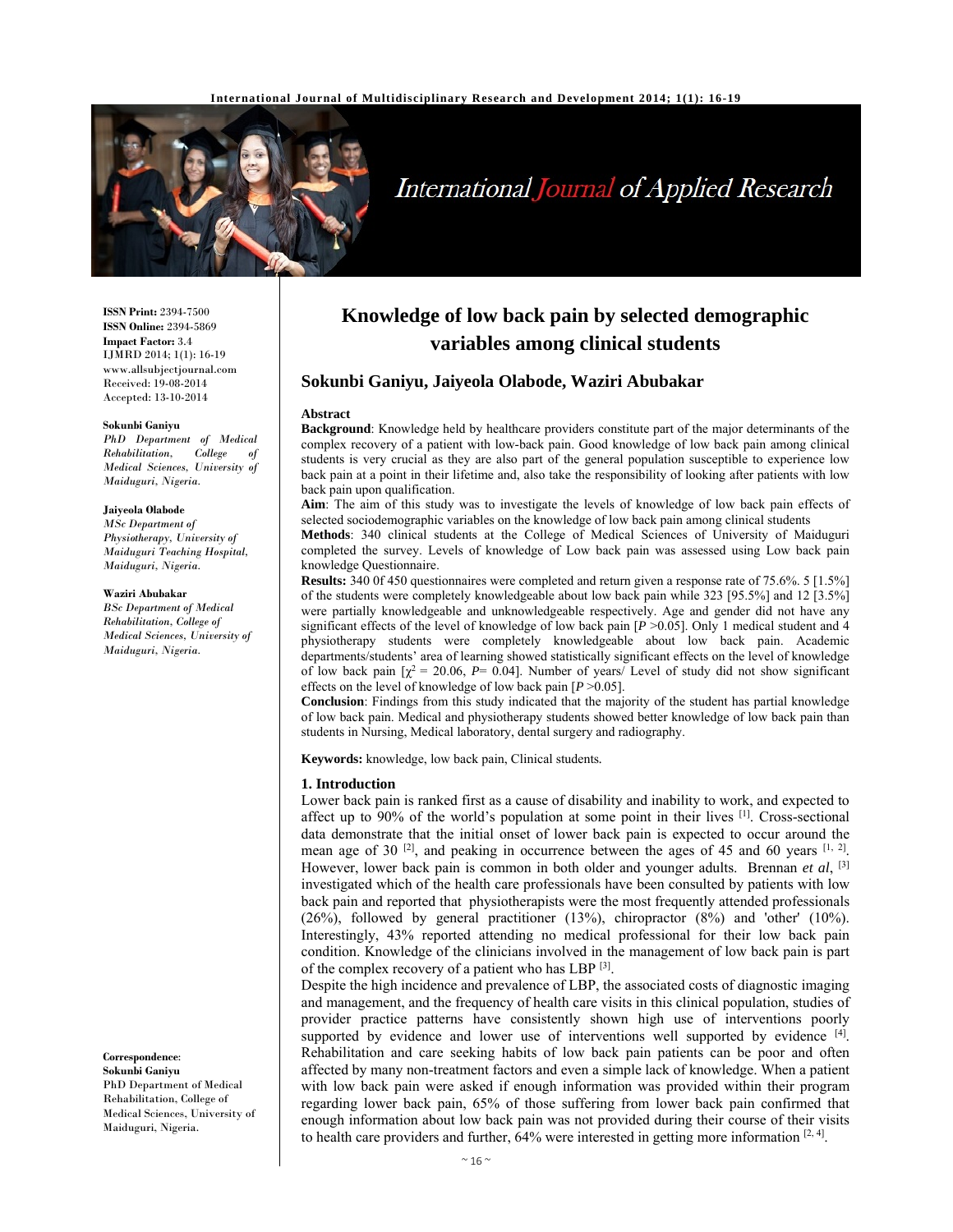Inability to provide information on LBP might be partly due to deficiency in the knowledge of low back pain by the health care providers. Treatment intervention, rehabilitation, recommendations, advice and education offer by health care providers to patients with low back pain depends largely on their knowledge of back pain and which in turn may influence on the recovery of a patient  $[4, 5, 6]$ . Coudeyre *et al*  $[7]$ and Buchbinder *et al* [8] in their studies reported that there is evidence that educational strategies towards changing patients' and health professionals' beliefs about low back pain can reduce pain and disability. The outcome of their study also showed that primary prevention strategies that focus on enhancing population knowledge of low back pain can be an effective form of preventing high levels of disability in patients with low back pain.

It appears that studies have been carried out on the level of knowledge of low back pain and influence that healthcare practitioners have on low back pain patient's recovery. However, there has been relatively little study of the knowledge of low back pain among clinical students in the healthcare professions. Nyland and Grimmer *et al* [9] [2003] and Brennan *et al.* [2007] reported that clinical students in health care professions indicate high interest in lower back pain management and back care  $[3, 9]$ . Studies have shown a lifetime prevalence of LBP amongst student physiotherapists to be between 19% and 65% [3, 9]. Studies on the influence of previous experience of low back pain on the level of knowledge of low back pain appeared not to have been widely reported. Mitchell *et al.* [10] found that there were no significant differences in beliefs and attitudes between undergraduate nurses who did, or did not, have current LBP. Additionally, the effect of gender on LBP knowledge is unclear. The level of knowledge of back pain of undergraduate clinical students who routinely work with patients with low back pain appeared not to have been widely reported. Therefore, the primary aim of this study was to measure the level of knowledge of low back pain of clinical students who might be routinely involved in patient with low back pain management. A secondary aim of this study was to determine which demographic characteristics would be associated with their level of knowledge.

## **2. Materials and Methods**

## **2.1 Study Design**

A cross-sectional survey was undertaken in 2013 involving a cross section of students from different departments in the college of Medical Sciences of University of Maiduguri, Maiduguri Nigeria.

## **2.2 Ethics**

Approval to carry out this study was obtained from the Research and Ethics Committee of the University of Maiduguri Teaching Hospital, Maiduguri. Detailed information on the study and what was expected of the participants was provided on the participant information sheet. Participants were given enough time to decide whether they will take part in this study and were required to sign written informed consent prior to participation.

## **2.3 Participants**

A convenience sample of clinical students across all years in the undergraduate courses of College of Medical Sciences University of Maiduguri; i.e. Medical Rehabilitation, Nursing and Midwifery, Medicine and Surgery, Dental Science, Medical Laboratory Science and Radiography participated in the study.

## **2.4 Procedure**

Prior to distribution of the questionnaires to students, a letter was sent to the head of various departments in the students' department/area of study to inform them about the study. The survey was undertaken in the last four weeks in the final semester of the academic year. Students completed the survey at the end of an agreed class time. This agreed time was decided upon in consultation with the students, Head of department and relevant lecturers. Questionnaires were administered by hand and completed questionnaires were also returned by hand on the same day.

## **2.5 Outcome Measures**

Demographic data was collected using a well-structured questionnaire while information on knowledge of low back pain was collected using low back pain knowledge questionnaire [LKQ]. LKQ consist of 16 questions testing of knowledge of low back pain. LKQ questions cover areas such as anatomy of the spine, definition of low back pain, causes of low back pain, classification of low back pain, diagnosis and general management of low back pain. Each Question is followed by the number of responses lettered A-D. Participants were required to indicate the best response of the options A-D. The questionnaire is scored by summing together the total number of correct responses. If a participant fails to answer all the questions correctly, he was considered ignorant if less than sixteen questions is answered correctly, the participants will be considered partially knowledgeable. If all the sixteen questions are answered correctly, the participants will be considered knowledgeable. The Low Back Pain Knowledge Questionnaire was validated and proved to be reproducible, valid and sensitive to changes in patient knowledge Simone CM *et al*. [11].

## **3. Methods of Data Analysis**

Descriptive statistics of means and standard deviation and percentages were used to analyse demographic variables while chi square  $[\chi^2]$  analysis was used to determine the impact of demographic variables on the level of knowledge of low back pain among clinical students. Level of significance was set at  $P = 0.05$ .

## **4. Results**

Four hundred and fifty copies of LKQ were distributed among the participants. Three hundred and forty questionnaires were completed and returned given a response rate of 75.6%. Thus, data analysis was based on 340 questionnaires that were returned. Participants' age ranged from 20-33 years with a mean of  $25.38\pm2.22$  years. Demographic information and characteristics per discipline are shown in Table 1.

Levels of knowledge of low back pain of the participants are presented in Figure 1. It shows that of the total participants surveyed, 321 [95%] had partial knowledge of low back pain while 12[3.5%] and 5[5.1%] had no knowledge and complete knowledge of low back pain respectively.

Table 2 shows the level of knowledge of low back pain by selected demographic variables.224 (94.5%] of the male participants and 116 (97.5%) of the participants within the age group of 19-24 years demonstrated partial knowledge of low back pain. Similarly, more than 90% of the participants in all the departments/students' area of learning were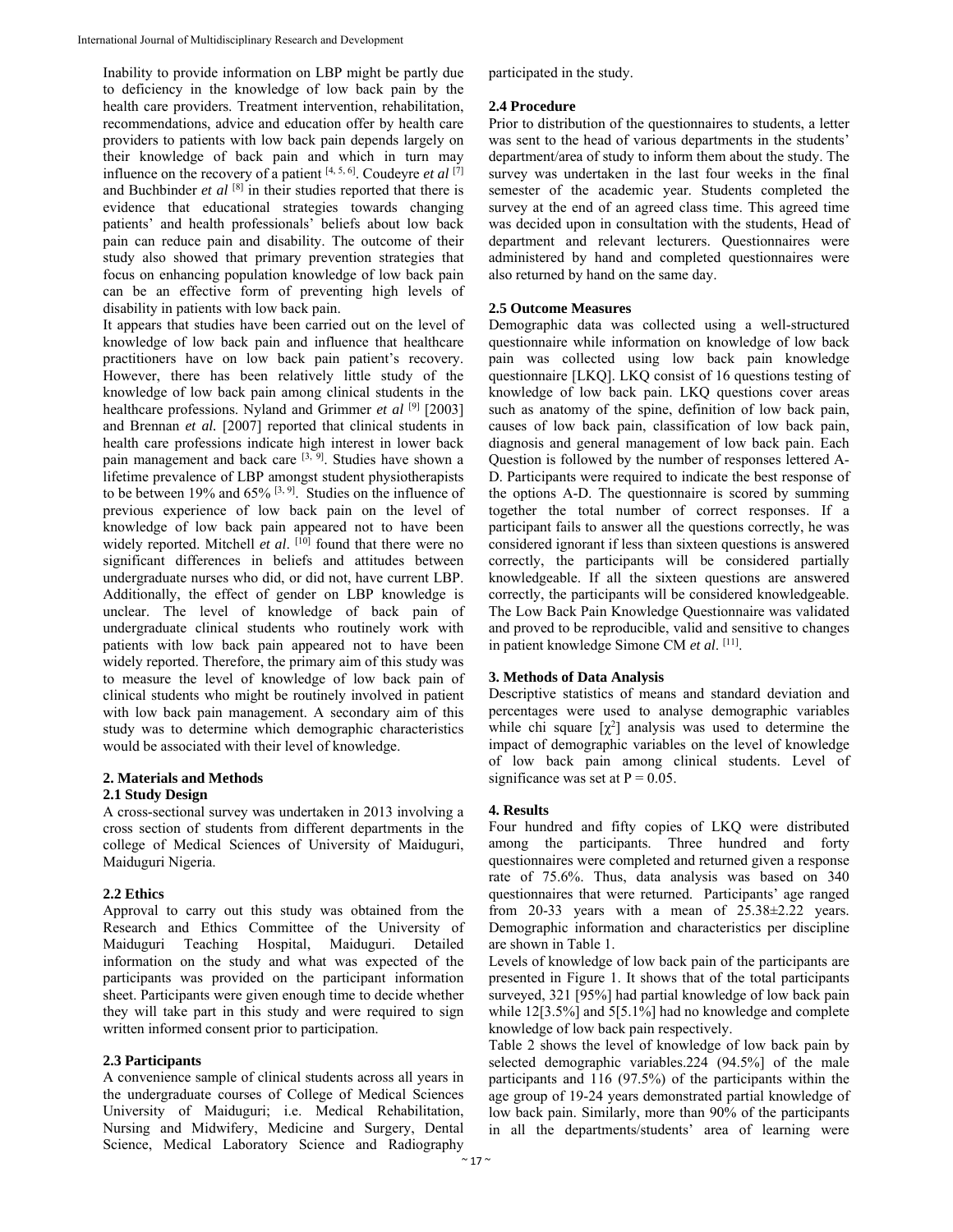partially knowledgeable about low back pain. 4 (5.3%) of physiotherapy students and 1 (1.2%) of medical student demonstrated complete knowledge of low back pain. Departments/students 'areas learning showed statistical significant effects on low back pain knowledge ( $P = 0.04$ ) which was not present in other demographic variables investigated  $(P>0.05)$ .

#### **5. Discussion**

The present study revealed that the overwhelming majority of the participants (more than 90%) demonstrated partial knowledge of low back pain with less that 10% each were either completely knowledgeable or not knowledgeable. This finding is different from the results of studies carried out by Collinge *et al* <sup>[12]</sup> on the evaluation of physical therapy students' knowledge and adherence to the ambassador of low back pain guideline, where 88% of physical therapy student who participated in the survey indicated a lack of knowledge of guideline for low back pain management. Conversely, in a study carried out by Cilliers and Maart [13] on the attitude, knowledge and treatment of low back pain among nurses, it was reported that the majority of the participants were able to identify the most important physical risk factors associated with the development of LBP and the different components of a preventative exercise programme for low back pain but only a few of the participants in their study know that LBP could have a psychosocial cause.

The present study evaluated the level of knowledge of low back pain from the point of anatomical structures, aetiology, classifications and general management of LBP. Surprisingly, less than 10% of the participants' demonstrated complete knowledge of low back pain in these areas of assessment. The implication of these findings could be such that if the participants do not understand what the root cause of LBP is, they cannot reasonably be expected to appreciate the need to advise patients on how to avoid or manage the pain properly. They might also not be able to appreciate the need for an integrated treatment programme if they do not understand the biopsychosocial aspect of the causes of low back pain [13].

The overwhelming majority of the participants in our study demonstrated partial knowledge of low back pain. Similar results have been reported in a previous study. The study by Ferreira *et al* [14] measured the attitudes and beliefs of 153 Brazilian physical therapy students, who had not yet taken the subject on low back pain and compared the results to those of 618 Australian physical therapy students. Students' beliefs and attitudes were measured by the Health Care Providers' Pain and Impairment Relationship Scale (HC-PAIRS) [8]. Brazilian physical therapy students showed a stronger belief that low back pain is associated with levels of disability and limitations in daily life and work activities, when compared to Australian students. This finding may reflect portions of the students' education (e.g., curriculum and clinical placements) that correspond to definition, aetiology, classification and management of LBP, rather than direct knowledge acquired from an independent clinical practice. Thus, it could be that providing information and acquiring knowledge via in-service education and/or mass media about LBP might have several benefits such as increasing the knowledge of patients and health care givers of LBP, self-reported disability and the activities of daily living. A number of recent studies have investigated physiotherapy versus educational intervention, and shown

that increasing knowledge via education, even alone, may aid the sufferer of LBP as much as physiotherapy. Alston and O'Sullivan [15], Frost *et al*. [16] and Uderman *et al*. sss all showed that increasing knowledge via education intervention was as, and even more effective than physiotherapy alone in improving pain management and pain resolution. Information on low back pain and its management can also be extracted and summarized into a one page hand out which could be handed over to patients and students on clinical placement.

Age, gender and years of leaning did not show any statistically significant influence on the level of knowledge of low back pain. The outcome of the present study however showed significant difference in the levels of knowledge among clinical students of different areas of study, with the Medical and Physiotherapy students demonstrated complete knowledge of low back pain which was not present in students from other study areas. Similar results were reported by Rainville *et al*, [1995] who reported differences in the beliefs of healthcare providers with diverse educational training by comparing 150 health professionals (the authors did not specify their professional background) with 66 "functional restoration therapists". The functional restoration therapists score lower on the outcome measure than the other professionals in their knowledge of low back pain. Although, the undergraduates in the current study were not asked if they had received information regarding lower back pain on their academic program of study, differences in the students' level of knowledge might be partly due to the differences in the numbers of patients with low back pain being routinely seen by the health care professionals in these different areas of study. This in turn might have effects on the exposure of students in the respective areas of study and thus influence their knowledge of low back pain and its management. Medical and Physiotherapy students are more likely to have received and retained information on low back pain from sources other than the information contained in the course curriculum and these students may also have received guideline-congruent training from clinical placement supervisors. One of the strengths of our study was the inclusion of students from various departments/ areas of learning and with different levels of academic training.

#### **6. Limitations**

The study is cross-sectional and thus gives a weak level of evidence of the association between the measured variables. The reliance on the respondents' self- reporting and recall of events could have led to measurement and recall biases. Lastly, the study used a questionnaire for data-gathering purposes that pre-imposed categories and thus limited the amount of new information that could be produced. Also, the study is not prospective in nature. Although we think that our sample might be represented, there is no available demographic data to determine if our sample is truly representative of all clinical students in Medical schools and schools of Allied health professions in Nigeria.

## **7. Conclusion**

The current study revealed that the majority of the undergraduate clinical students had partial knowledge of low back pain. The Physiotherapy and Medical students demonstrated better knowledge of low back pain than students in Nursing, Dental Surgery, Medical Laboratory Science, and Radiography.